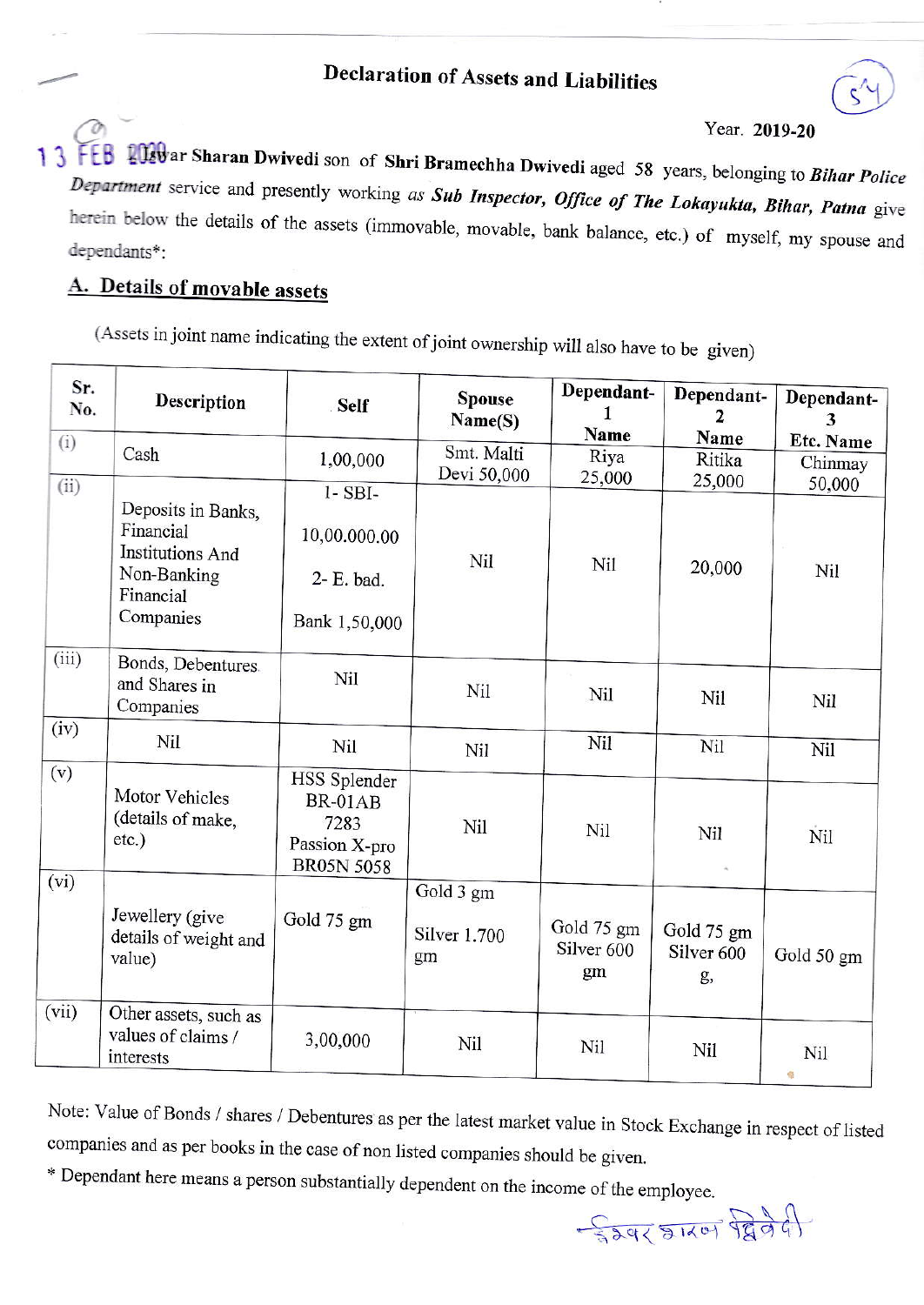## Details of Immovable assets

[N<sup>ot</sup>e: Properties in joint ownership indicating the extent of joint ownership will also have to be indicated]

| Sr.<br>No. | <b>Description</b>                                                                                                                                         | <b>Self</b>                                   | <b>Spouse</b><br>Name(S)      | Dependant-1<br>Name | Dependant-2<br>Name | Dependant-<br>3         |
|------------|------------------------------------------------------------------------------------------------------------------------------------------------------------|-----------------------------------------------|-------------------------------|---------------------|---------------------|-------------------------|
| (i)        | Agricultural Land<br>- Location(s) - Survey<br>number(s)<br>- Extent (Total<br>measurement)<br>-Current market value                                       | Property<br>Not Divided<br>06 acres/4<br>1961 | 06 Dismil<br>Thana No<br>2287 | Nil                 | Nil                 | <b>Etc. Name</b><br>Nil |
| (ii)       | Non-Agricultural Land<br>- Location(s)<br>- Survey number(s)<br>- Extent (Total<br>measurement)<br>-Current market value                                   | Nil                                           | Nil                           | Nil                 | Nil                 | Nil                     |
| (iii)      | <b>Buildings Commercial</b><br>and residential)<br>Location(s)<br>- Survey /door<br>number(s)<br>- Extent (Total<br>measurement)<br>- Current market value | Nil                                           | <b>Nil</b>                    | Nil                 | Nil                 | Nil                     |
| (iv)       | Houses / Apartments,<br>$etc. - Location(s)$<br>- Survey /door<br>number(s)<br>- Extent (Total<br>measurement) - Current<br>market value                   | 18 Disimil<br>Jointly 1/4<br>Share            | Nil                           | Nil                 | Nil                 | Nil                     |
| (v)        | Others (such as interest<br>in property)                                                                                                                   | Nil                                           | Nil                           | Nil                 | Nil                 | Nil                     |

(2) I give herein below the details of my liabilities / overdues to public financial institutions and government dues:-

lNote : Please give separate detaiis for each item)

| Sr.<br>No. | <b>Description</b>                                               | Name & address of Bank /<br><b>Financial Institutions(s)/</b><br>Department (s) | Amount outstanding as<br>on 22-2-2013 |
|------------|------------------------------------------------------------------|---------------------------------------------------------------------------------|---------------------------------------|
| (a)        | (i) Loans from Banks                                             | Nil                                                                             | Nil                                   |
|            | (ii) Loans from financial institutions                           |                                                                                 |                                       |
|            | (iii) Government Dues:                                           |                                                                                 |                                       |
|            | (a) dues to departments dealing with<br>government accommodation | Nil                                                                             | Nil                                   |
|            | (b) dues to departments dealing with<br>supply of water          | Nil                                                                             | Nil                                   |
|            | (c) dues to departments dealing with<br>supply of electricity    | Nil                                                                             | Nil                                   |
|            | (d) dues to departments dealing with<br>telephones               | Nil                                                                             | <b>Nil</b>                            |
|            | (e) dues to departments dealing with                             |                                                                                 |                                       |
|            | government transport (including<br>$-34231201$<br>$\sigma$       | Nil                                                                             | Nil                                   |